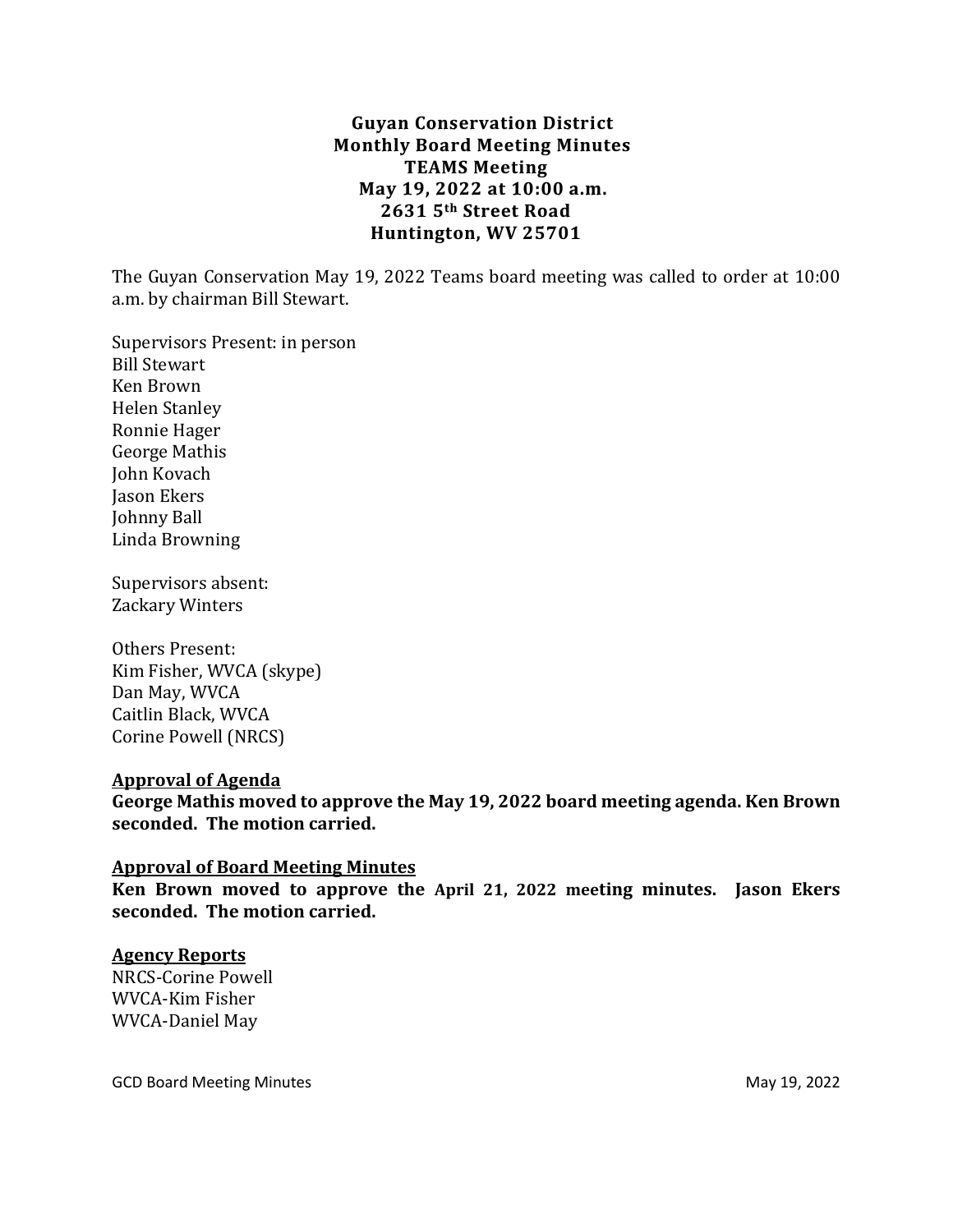### **Business Meeting Treasures Report Jason Ekers moved to approve the co-administered funds financial reports. John Kovach seconded. The motion carried.**

**Ken Brown moved to approve the District General and CDO financial reports. Ronnie Hager seconded. The motion carried.** 

### **Ken Brown moved to approve the following General and CDO accounts payable. Jason Ekers seconded. The motion carried.**

| Name                                         | $Inv.$ # |    | Amount |
|----------------------------------------------|----------|----|--------|
| Bagby, Johnson & Assoc., Inc.                |          |    | 600.00 |
| <b>LM&amp;OC Properties</b>                  |          | S. | 593.32 |
| Xerox                                        |          | Я  | 141.28 |
| Suddenlink (reimburse Ken Brown who paid it) |          |    | 200.56 |
| City National Bank credit card               |          | \$ | 552.48 |
| Rent-A-Kann (high tunnel field day)          |          | S  | 400.00 |

### **Approval of supervisor's travel and per diem expenses**

**Ken Brown moved to approve the supervisors April travel and per diem expenses. Johnny Ball seconded. The motion carried.**

#### **Supervisor Election Results**

**Place ad for Mike Adkins, Mingo County Supervisor vacancy 6/30/24 Ronnie Hager approved placing an ad for one week in the Mingo newspaper to find replacement for Mike Adkins. Johnny Ball seconded. The motion carried.**

#### **LOR Approvals for 2022 & 2023**

**Ronnie Hager moved to approve the following LORs. Johnny Ball seconded. The motion carried.**

| July 1, 2022    | FY 23 Q1 District Support Allotment | \$47,163.00 |
|-----------------|-------------------------------------|-------------|
| October 1, 2022 | FY 23 Q2 District Support Allotment | \$26,750.00 |
| January 1, 2023 | FY 23 Q3 District Support Allotment | \$26,749.00 |
| April 1, 2023   | FY 23 Q4 District Support Allotment | \$18,703.00 |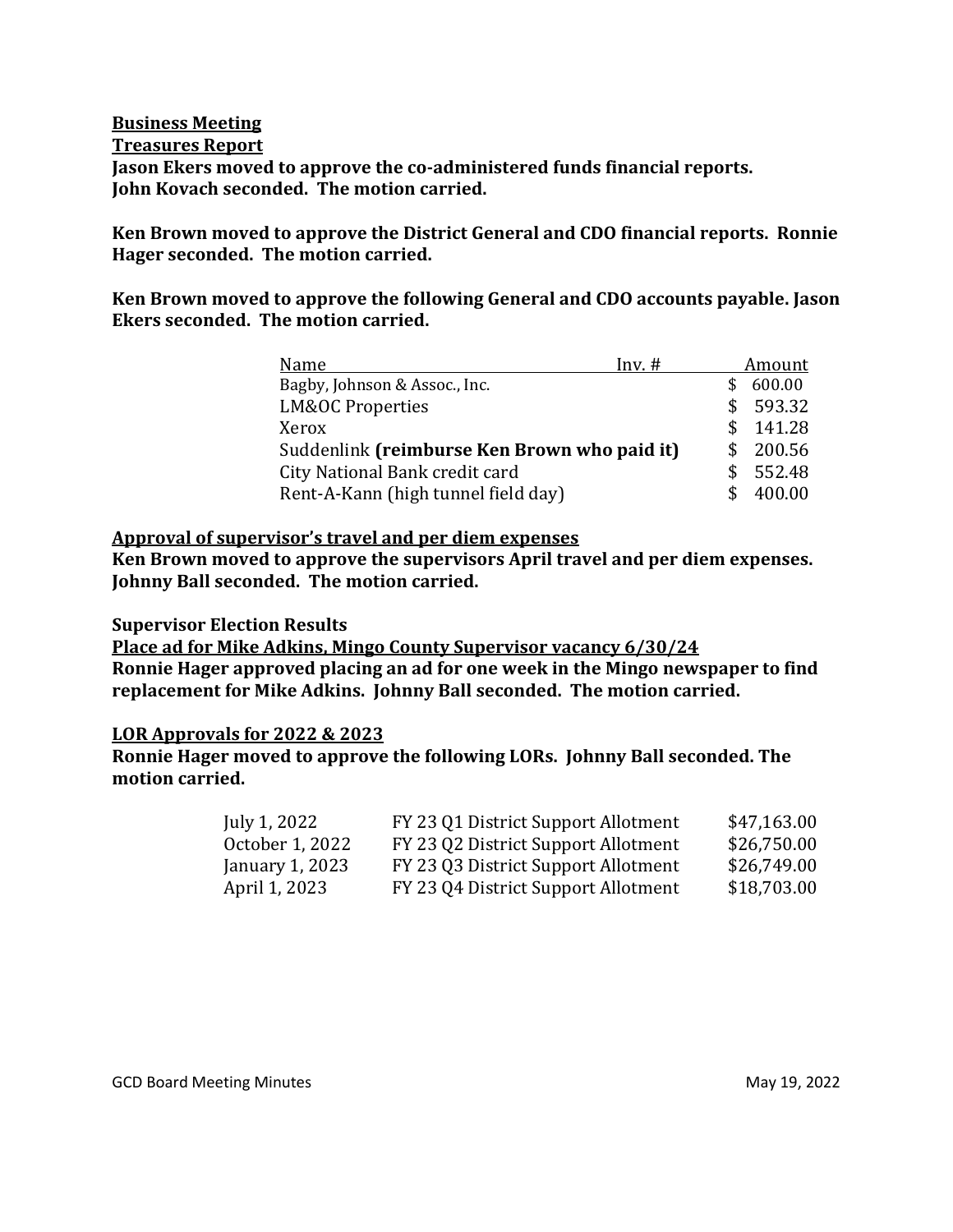# **District Plan of Work Due June 15, 2022**

The board decided to have a meeting June 2, 2022, at 10:00 a.m., to discuss the plan of work and possibly make changes.

# **The WVU Extension is having a camping week for the kids. Can we come to Camp Virgil Tate June 14, 2022 at 1:00 speak to kids at camp and offer activities?**

The board discussed ideas on what topics to cover at the camp, as well as who was available to attend and help with the event.

# **Donation Requests:**

**Jason Ekers moved to approve the following donation requests. Ken Brown seconded. The motion carried.**

# **DEP Camp sponsor 2 campers at \$175 each WV State Conservation Camp sponsor 2 campers at \$230 each Ravenswood FFA Chapter \$200 donation**

- WV DEP Annual Junior Conservation Camp June 20-24, 2022 at Cedar Lakes in Ripley (11-14 years old) \$175 per camper for fun and environmental learning. You can choose camper, or DEP will from waiting list.
- WV State Conservation Camp June 13 17, 2022 at Camp Ceasar in Webster County (14-18 years old) \$230 for camper includes lodging, food, activities, t-shirt and much more.
- Ravenswood FFA Chapter won the Grasslands contest in April and traveling to Missouri June 6 to compete in the Mid-American Grasslands contest. Any support will be appreciated.

# **Participate in State Conservation Farm contest. District Farm winner bio and Conservation plan-map is due June 1, 2022**

The board discussed ideas and the topic was going to be revisited again before deadline.

# **State Fair Schedule for Volunteers is Available Now (Administrative Specialists can add names)**

The board was told they could still volunteer at the State Fair.

**Reimburse Dorothy Stewart for food costs for High Tunnel Field Day-\$944.66 Jason Ekers moved to reimburse Dorothy Stewart for food costs for high tunnel field day. Ken Brown seconded. The motion carried.**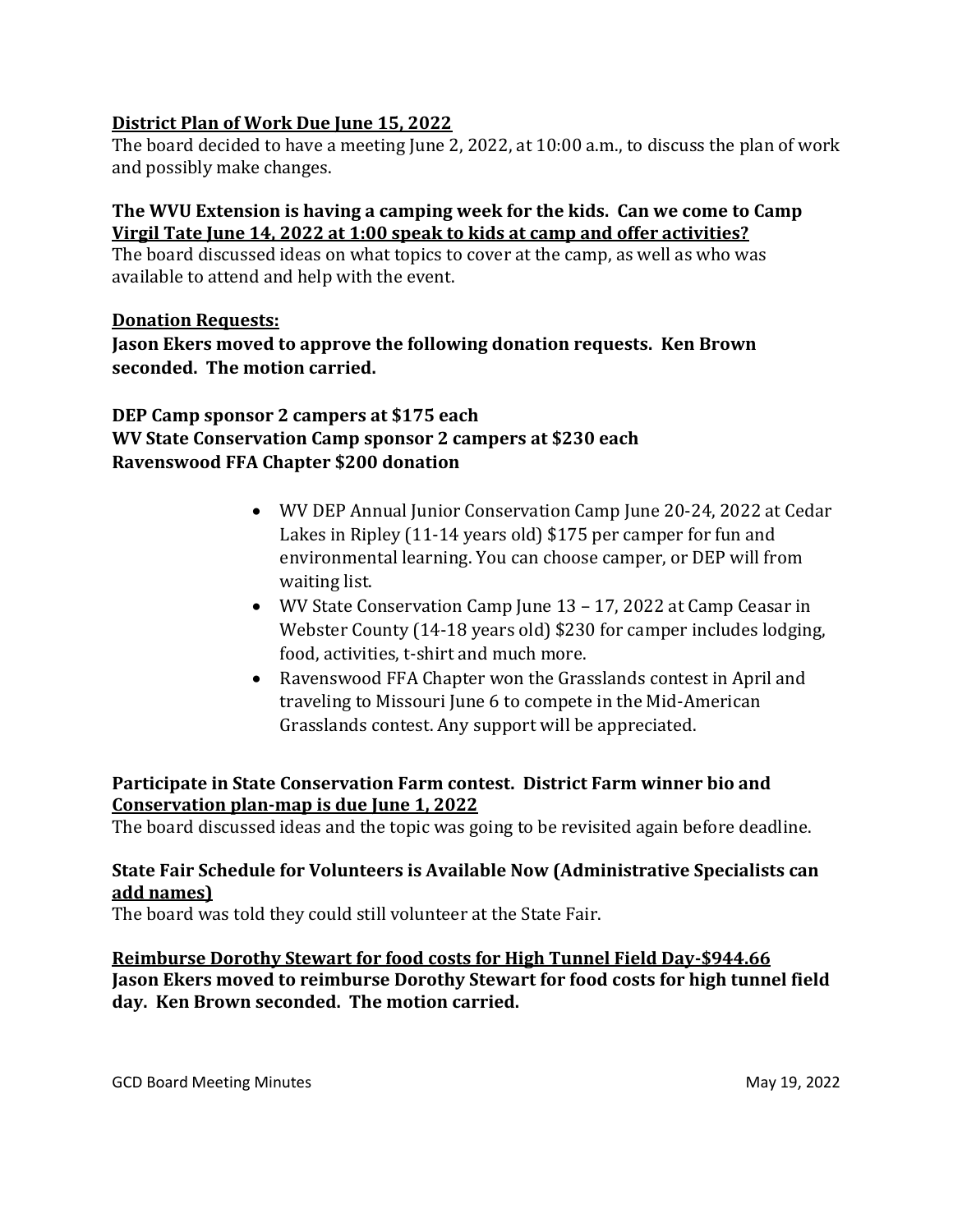# **Reimburse John Kovach for food costs for 5/5/2022 GCD meeting-\$48.52 Jason Ekers moved to reimburse John Kovach for food costs for GCD meeting. Ken Brown seconded. The motion carried.**

**Reimburse Ken Brown for food costs for 5/19/2022 meeting and 2 Public Hearings-\$77.57**

**George Mathis moved to approve reimbursing Ken Brown for food costs for board meeting, and public hearings. Jason Ekers seconded. The motion carried.**

# **Additional Funding Request to WVCA**

**Ronnie Hager moved to approve additional funding request to WVCA. Jason Ekers seconded. The motion carried.**

# **AgEP**

**Approvals**

**Jason Ekers moved to approve the following Heavy Use Area, Urban Ag and Lime applications. Ken Brown seconded. The motion carried.**

**Kim Fisher approved the supervisor/family applications, for Kathy Davis, John Kovach and Robert Winters III, before the board also approved. They are noted with astericks\*.**

- Kathy Davis- $$1,500.00$  (HUA)\*
- Melissa Mayo-  $$1,500.00$  (HUA)
- Kevin Sacre-  $$1,400.00$  (HUA)
- John Kovach-  $$750.00^{\circ}$  (UA)
- Robert Winters III- \$600.00\* (UA)
- Terri Dolin- \$750.00(UA)
- Lily Church- \$750.00(UA)
- Ercil Parsons- \$1,216.00 (Lime)

\*Supervisor/Family Pending Approval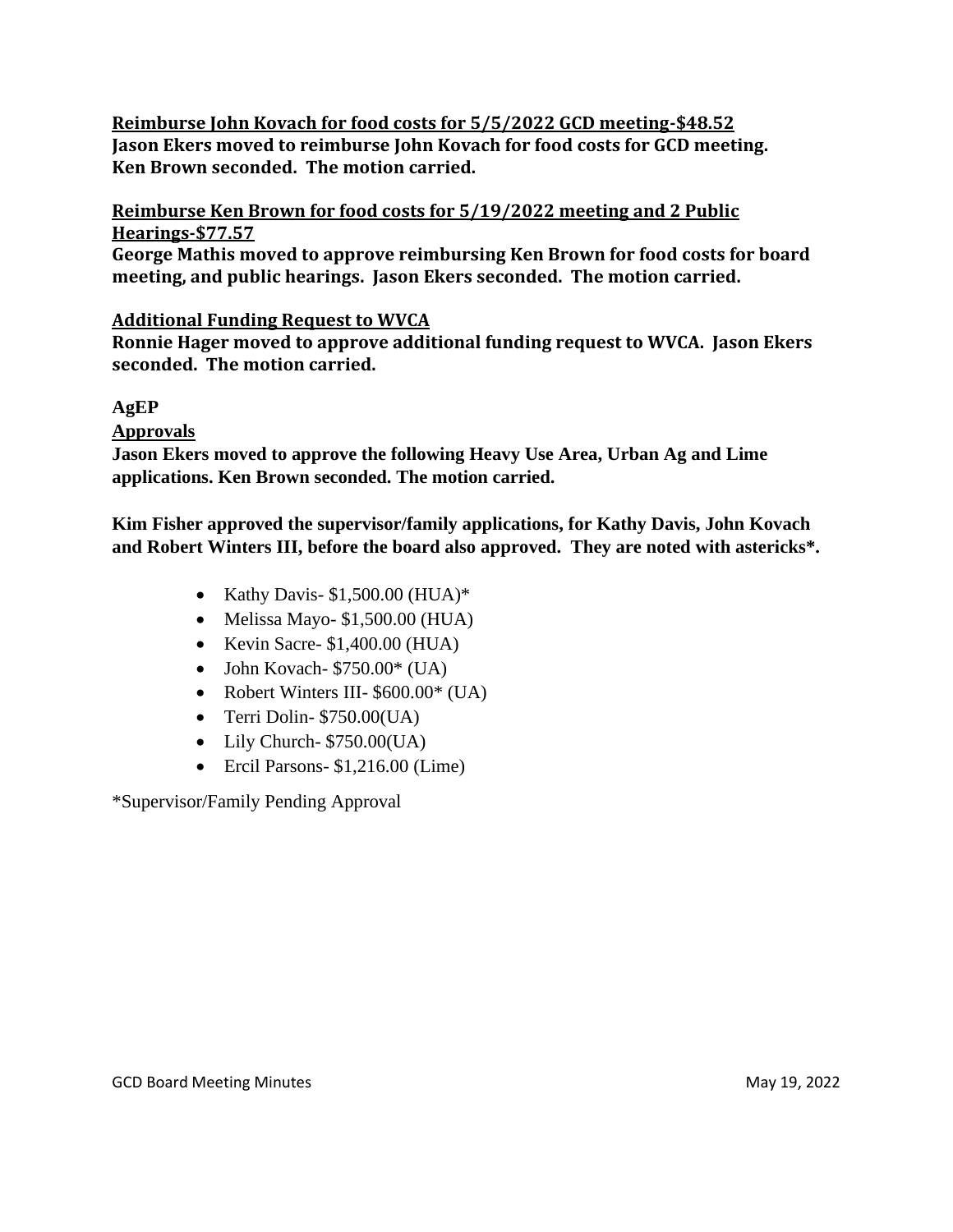# **AgEP**

### **Payments**

**George Mathis moved to approve the following AgEP payments for pasture reseeding, nutrient management, heavy use area, and Urban Ag. Jason Ekers seconded. The motion carried.**

- Ronnie Plybon- \$465.00 (Pasture Reseeding)
- Norman Brumfield- \$1,500.00 (NM)
- Kevin Sacre- \$500.00 (UA)
- James Aldridge- \$1,500.00 (HUA)
- Dallas Stephens- \$1,250.00 (HUA)
- Christy Larsen- \$500.00 (UA)
- Mary Ann Duncan- \$290.00 (UA)

### **Canceled Practices**

**Ronnie Hager moved to approve the following lime and urban ag canceled practices. Jason Ekers seconded. The motion carried.**

- Oscar Willis- \$2,500.00 (Lime)
- Henry Maynard- \$380.00 (Lime)
- Phil Porter- \$750.00 (UA)
- Shaunna Smith- \$750.00 (UA)

# **Soil Health Initiative Program**

**George Mathis moved to approve the following soil health initiative program payments Jason Ekers seconded. The motion carried.**

- Nancy Roberts- \$1,714.00
- Mary Mastro- \$267.00
- Zackary Winters- \$1,056.00
- Wyvonna Winters- \$1,056.00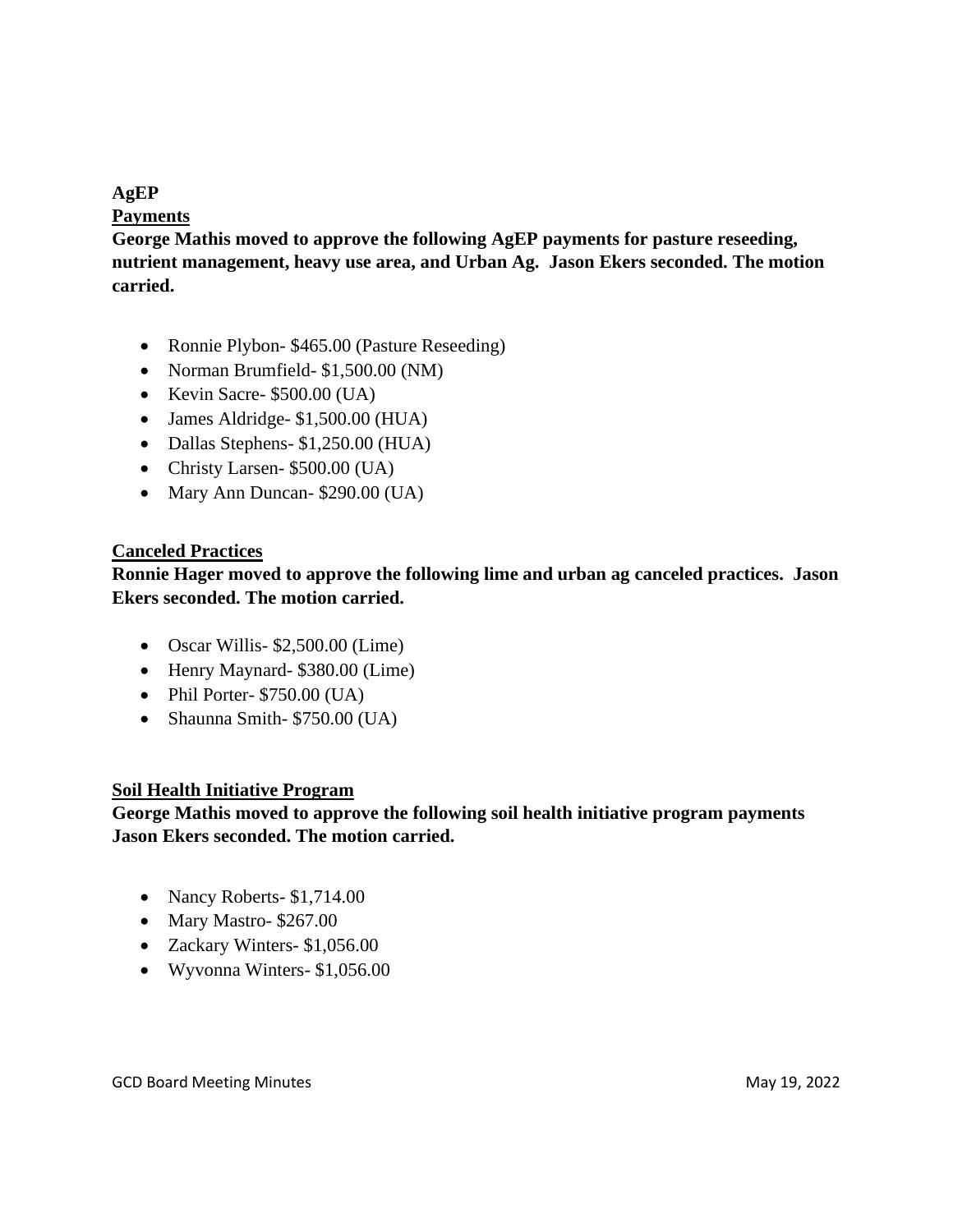# **AgEP April Balance**

May Balance- \$20,581.38 May Approvals- \$ 8,566.00 May Payments- \$ 4,880.00 May Cancellations- \$ 4,380.00

### **New Cooperators**

# **Ronnie Hager moved to approve the following new cooperators. Jason Ekers seconded. The motion carried.**

- Jenny Hagley- Cabell County
- Kelsey Gable- Cabell County
- Terri Dolin-Boone County

### **New Business**

#### **Open Comments**

#### **Public Comments**

# **Communications**

 Next Board Meeting Will Be Held On: June 16, 2022 at 1:00 pm

GCD Board Meeting Minutes **May 19, 2022**